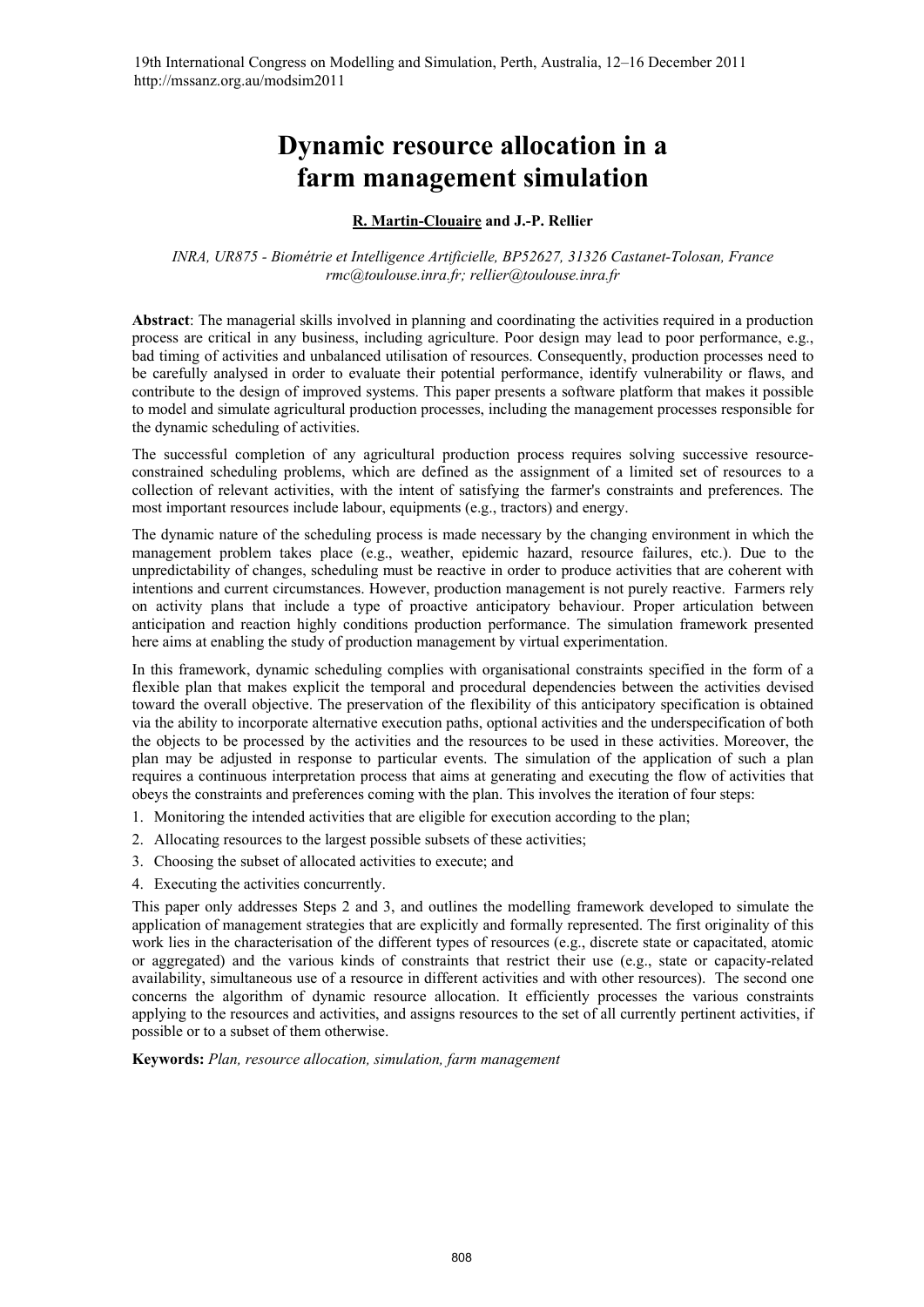Martin-Clouaire and Rellier, Dynamic resource allocation in a farm management simulation

## **1. INTRODUCTION**

The world we live in is changing at a very rapid pace. If agricultural production is to remain viable, it must adopt appropriate practices and adapt to new constraints and criteria concerning climate change, environmental quality, working conditions, energy prices and market demand. Agricultural production processes generally involve a number of coherently organised activities that are undertaken by a farmer to achieve his goals. Production management deals with how farmers combine land, water, machinery, structures, commercial inputs, labour and management skills to produce crop and livestock commodities, as well as other services. Good management principles are critical to maintain or increase profitability and to improve the sustainability of the production system. An inadequate design of the production processes may lead to poor performance, e.g., bad timing of activities, inefficient utilisation of resources or frequent failure to achieve goals. Consequently, agricultural production systems require enhanced analysis instruments that make it possible to represent their behaviour in different scenarios, and to identify possible flaws, vulnerability and performance before they are actually built. Such capabilities are extremely useful to understand and improve production systems and to adapt them to new conditions.

Simulation is widely used as a tool for analysing complex systems (Yilmaz and Ören 2009), but most studies focus on the abstract steady-state situation rather than realistic cases and the resolution of operational decision-making problems. In agriculture, simulation has essentially been used to study biophysical performance in response to climatic conditions and management rules that implement unconstrained management logic (McCown *et al*. 1996). Modelling and analysing resource management in production processes is either restricted to a single resource (e.g., irrigation water) or not addressed at all in spite of its high practical importance (Dillon 1980). Indeed, since resources are limited in supply, their efficient allocation to competing activities can have a major impact on production system performance.

This paper presents the DIESE modelling and simulation platform (Martin-Clouaire and Rellier 2009), developed to support the investigation of management processes in agricultural production systems. Section 2 introduces the main concepts used to represent the declarative knowledge about the farmer's production logic in the form of a flexible activity plan and their resource requirements (see Martin-Clouaire and Rellier (2011) for full details). Section 3 is devoted, first, to the representation of resources and the constraints involving their use and, second, to the algorithm responsible for allocating resources to the activities when their execution becomes relevant. Pointers to applications of DIESE to particular agricultural production systems are provided in the last section.

## **2. PLAN-BASED PRODUCTION LOGIC**

In order to scientifically study a production process, it is necessary to build a sufficiently precise and rigorous model of the activities involved in this process and the constraints that constitute the farmer's production logic, in particular, the coordination dependencies between them. The commitment to understand how things work from a farmer's point of view is fundamental to our approach. To be effective, the production process must be described through constructs and language that are intelligible and conceptually close to those actually used in an agricultural setting. The basic unit of analysis in our approach is 'work activity', which is a common high-level concept in production and business process management (van der Aalst and van Hee 2002). This 'work activity' is an intentional commitment motivated by the production management requirements necessary to achieve an overall objective. It is contextual in the sense that it is time-related (i.e., refers to a date, a period, or notions of duration), and actual circumstances may condition its relevance and greatly affect the way the intended objective is achieved. Activities usually involve the use of resources (e.g., equipment, labour). Whenever a combination of activities must be undertaken with a view to achieving a preconceived result, a plan is needed to express how those composite activities should be coordinated. A work plan is the result of reflection on prior experiences and the anticipation of particular goals and probable occurrences of important events. Because of this, plans are not rigid in the sense of a definite and precise specification of the execution steps. Plans guide the flow of work to be done in a responsive manner and can be adapted to different circumstances.

In its simplest form, a 'work activity', which we will refer to here as a primitive activity, denotes something to be done to a particular biophysical object or location (e.g., a herd batch or building) by an executor (e.g., a worker, a robot, or a combination of both of them). Every activity has a status e.g., *sleeping*, *waiting*, *open*, *closed* and *cancelled*. A primitive activity is characterised by local opening and closing conditions, defined by time windows and/or predicates (Boolean functions) that refer to the biophysical states or indicators. An indicator is a piece of knowledge or information contextually invoked, assembled or structured to substan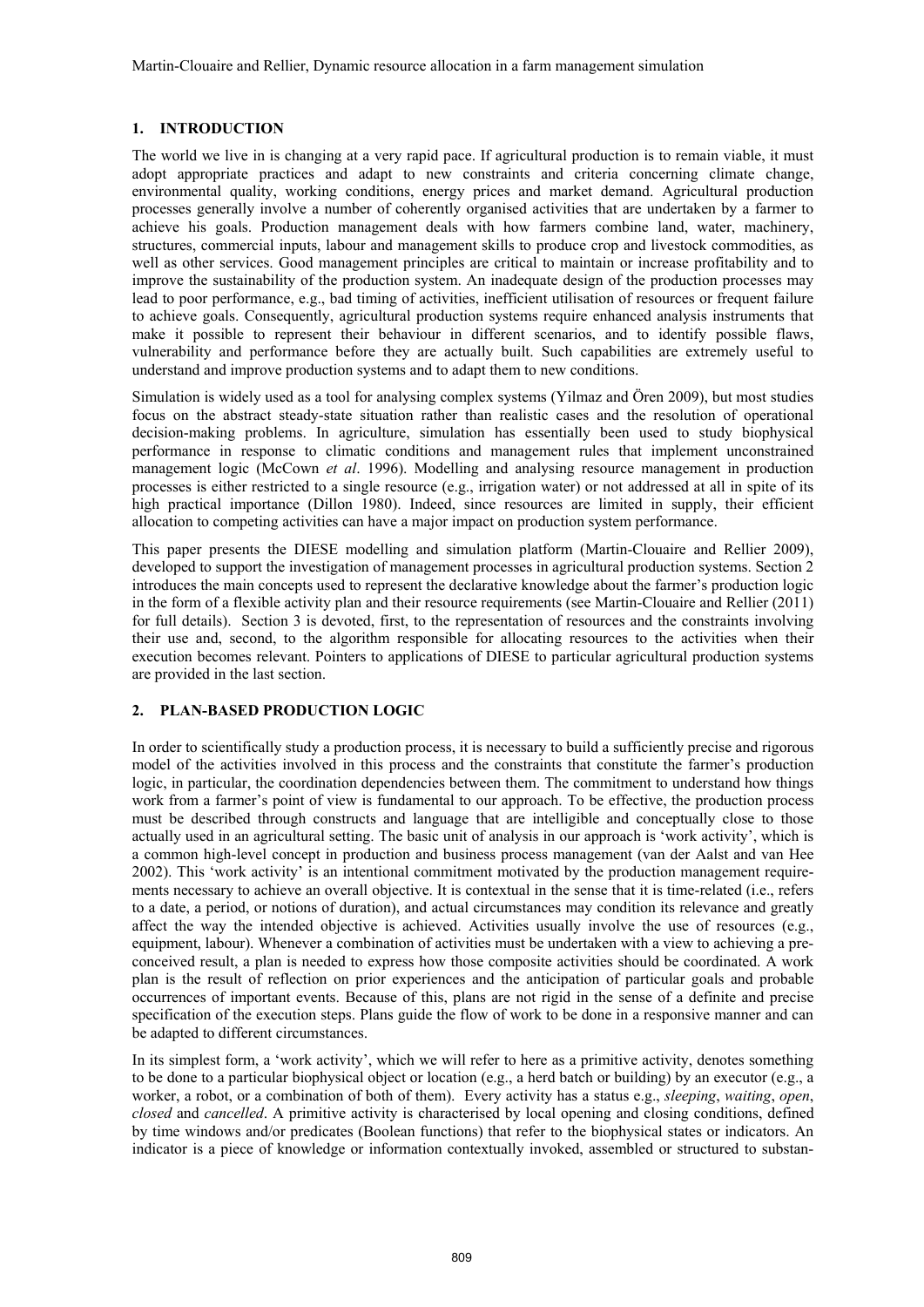tiate a decision-making step, e.g., estimate of the amount of remaining forage on a field to determine whether or not to withdraw the herd from it. The opening and closing conditions are used to determine which activities are eligible (according to the manager's intention) for execution at any given moment. They play a key role in defining the timing flexibility.

The "something-to-be-done" component of a primitive activity is an intentional transformation referred to as an operation (e.g., fertilisation). The progressive changes to the biophysical system as the operation is carried out constitute a functional attribute of the operation. These changes take place over a period of time by means of a process that increases the degree of achievement of the operation until it is completed. An operation is said to be instantaneous if its degree of achievement goes from 0 to 1 in a single atomic time unit (the smallest time interval defined by the modeller, e.g., typically, in hours or days). Otherwise, the operation is durative, which implies that its execution might be interrupted. An operation may require resources such as a sickle bar mower and a tractor in the case of cutting. In addition, the execution of an operation is constrained by feasibility conditions related to the biophysical state. Objects on which an operation is carried out can be individual objects, e.g., a field or a set of fields, or objects with numerical descriptors, e.g., an area. Speed is defined as a quantity, e.g., the number of items or the area that can be processed in a unit of time. The duration of the operation is the ratio of the total quantity to the speed. In order for the effect to be achieved, the operation must satisfy certain enabling conditions that refer to the current state of the biophysical system. For example, the field to be processed should not be too muddy, muddy being expressed as a function of some state variables. The ability to reap the benefits of organisational and timing flexibility depends on execution competence determined by the resources involved (both operation resources and the executor). Careful representation of the resources and their availability might therefore be essential to arrive at a proper understanding of the situation under study. Because their availability is discontinuous over time (e.g., the working hours of employees are limited within a day), the execution of any activity may be interrupted and resumed as soon as possible or not, depending on whether the decision-maker decides to enforce the earliest continuation or not of this activity.

Activities can be further constrained by using programming constructs that enable specification of temporal ordering, iteration, aggregation and optional execution. In doing this, we build non-primitive (i.e., aggregated) activities with names such as *before*, *iterate* and *optional*. Other constructs are used to specify the choice of one activity from among several using an '*or*'-based statement, grouping of activities with the '*and*'-based statement and concurrency of execution between some of them using constructs such as *co-start*, *equal*, *include* and *overlap*. Non-primitive activities also have status and can, therefore, also be given opening and closing conditions. In addition, they might involve temporal properties such as a delay between two activities in a *before* activity or a delay in an *iteration* activity between the closing of an iterated activity and the opening of the next one. The semantics of each class of non-primitive activity is defined by a set of procedural attributes that convey the principles governing its change in status. Every non-primitive activity has a relational property that makes a link to the set of the other activities directly involved in it or constrained by it. All the activities are connected; the only one that does not have a higher-level activity is the plan itself, which has the status *waiting* at the beginning of a simulation.

The model designer typically begins by capturing the nominal management behaviour, that is, the behaviour under idealistic circumstances, in other words, how the activities and resources should be coordinated when everything is going well. This can be modelled as a collection of primitive activities involving different actors and tools, with some that occur in parallel and others sequentially, some with earliest and latest times to be completed and some that risk conflicts and contentions that will have to be resolved at some point. Once the nominal behaviour has been established, the modeller should next think about what might go wrong and thus introduce flexibility into the plan by rendering optional the activities that are not absolutely necessary but that threaten the soundness of the plan, by enabling one or several branching points in the plan, or by enabling changes in the plan in response to events. Indeed, since resources are in short supply and they might be unavailable when they are needed, deadlines might not be met or the context may have evolved in an unexpected manner, and an external event might even make the plan obsolete. Therefore, in each of these cases, other management possibilities may be required beyond the nominal path.

The use of flexibility provides an essential means to cope with uncertainty. In addition to timing flexibility and state-dependent opening and closing of its activities, a plan is made flexible by the use of patterns that enable optional execution, choice between candidate activities and adjustable iteration of activities. Implementing such a plan involves context-dependent decisions to determine: (1) whether an optional activity should be executed; (2) whether an iteration of activity should continue; and (3) which alternative activity should be chosen. Finally another source of flexibility supported by our management plan representation is obtained through the abstract specification of the entities to be processed by an operation. The entities are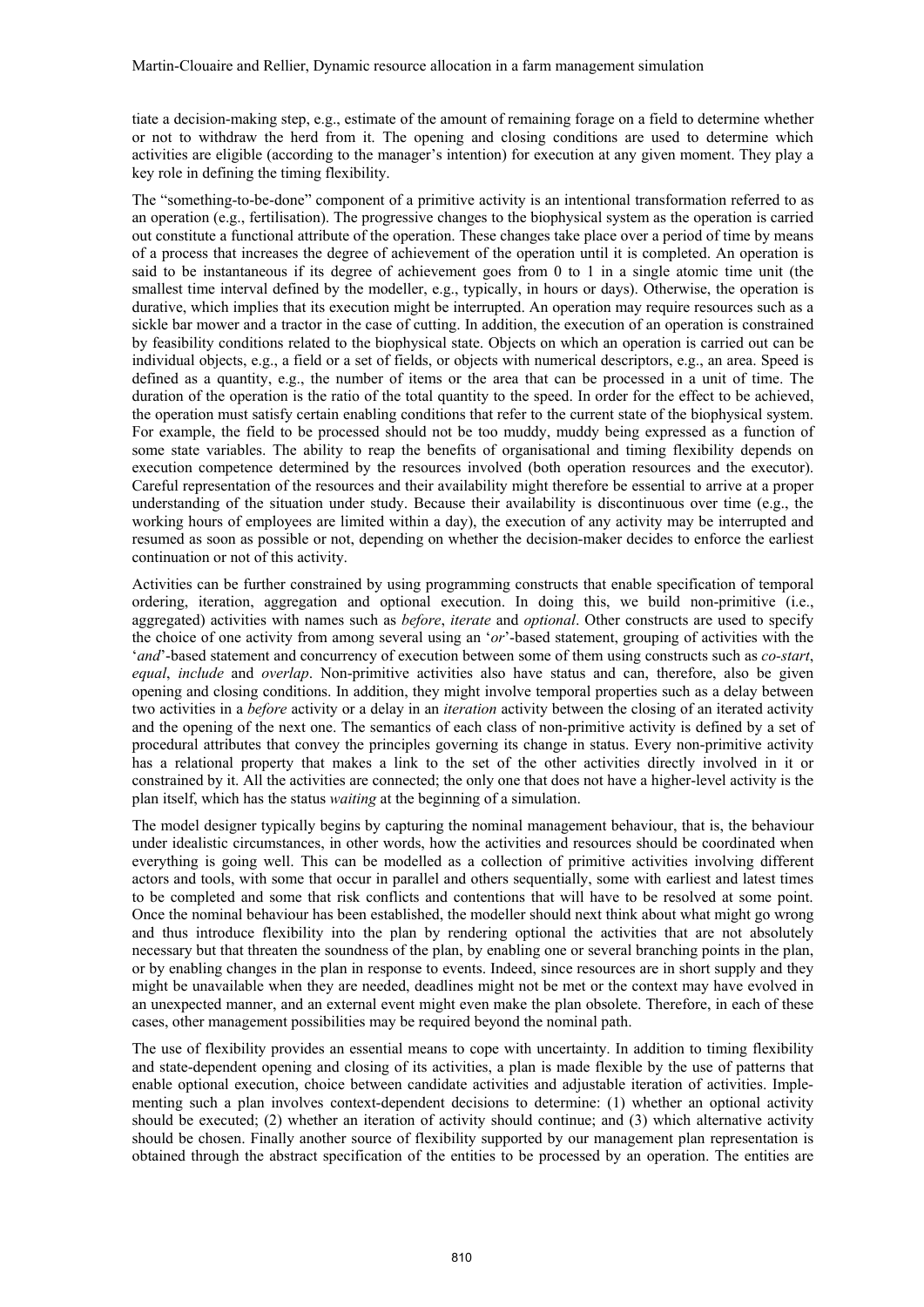defined in intension, that is, by rules that enable on-the-fly generation of the set of them that satisfy the rules, e.g., the 'set of fields' to be ploughed that are specified by a time frame (number of years since they were last ploughed). Any operation to be performed on a set of entities can be done in three ways, depending on the resources allotted. If, for instance, the execution of the operation on any entity requires one unit of equipment and one unit of labour, the work may be treated as a single activity that consists in successively applying the operation to all the entities of the set using the same resources or, alternatively, as a set of similar activities applying each to a single entity with possibly different resources. In the latter case the activities may be sequentially executed using the required resources that are available at execution time, or, alternatively, a concurrent execution may take place in which as many activities are scheduled as are made possible by the availability of resources (i.e., in this case, pairs of an equipment unit and a labour unit). In such a case, this fragment of the plan is specified at design time using a placeholder activity to be expanded at runtime into a sequence of primitive activities (using a *meet* type of activity) or a conjunction of these activities (using an *and* type of activity), depending on the manager's intention. In addition to the flexibility provided by the late binding, the ability to group activities to be performed on a set of entities is a quite useful and common organisational practice in production management.

Notwithstanding the flexibility of activities and the flexibility of resource assignment (see next section), it may be necessary to adapt the plan when particular circumstances occur. Indeed, a nominal plan conveys the rough course of intended steps to go through under normal circumstances. The specification of when and what changes should be made to a nominal plan is referred to as a conditional adjustment. The trigger for a conditional adjustment is either a calendar condition that becomes true when a specific date is reached, or a state-related condition that becomes true when the current circumstances match this condition. The adjustment can be any change to the nominal plan such as the deletion or insertion of activities. It can also affect the resources used in some activities. A conditional adjustment can also actually specify a change to be made to conditional adjustments themselves. By this means, the management can be reactive and thus cope with unexpected fluctuations of the external environment (e.g., drought) and various contingencies.

The change in status of each activity (primitive or non-primitive) of the plan is governed by a specific state transition that defines its semantics for each type of activity (Martin-Clouaire and Rellier 2011). The advance of time and the evolution of the production system (the biophysical system, in particular) may render the opening and closing conditions of activities true. The status of the activities is updated by a process that reacts to events scheduled to occur at any examination time specified by the manager (typically, at discontinuity points induced by a new day or a new week) or upon the termination of an operation. For each activity the updating process essentially checks that the opening or closing conditions can be satisfied and that the constraints linking this activity to others would be satisfied if the change proceeded. When applied to the plan (initially set to *waiting*), this method causes a recursive examination of all the activities that are *waiting* or *open*. Any activity whose change in status is validated is updated, and the change is immediately propagated to the connected activities. The particular activities that are placeholders are expanded in function of the expansion of the set of entities to be operated.

## **3. RESOURCES AND ALLOCATION**

### **3.1. Resource types and usage constraints**

The ability to reap the benefits of organisational and timing flexibility depends on execution competence determined by the resources involved (both operation resources and the executor). Careful representation of the resources and their availability might therefore be essential to obtain a proper understanding of the situation under study and the possibilities of improvement. Basically, a resource is an entity that supports or enables the execution of activities. Typically, the activity executors, the machinery involved and the various inputs (seeds, fertiliser, water, fuel) are resources. Resources are generally in finite supply and have a significant influence on when and how activities may be executed. The availability of a resource is restricted by availability constraints that specify the conditions under which their use or consumption is allowed. The constraints are temporal (statically or dynamically established time windows of availability), capacity-related (the amount available) or state-related. The temporal constraints related to the availability of executors might be flexible: the length of a working day can vary slightly and be opportunistically changed from one day to the other if needed, but the cumulated working time over a year must comply with strict conditions. Any resource can be possibly constrained with respect to the maximum number of operations simultaneously supported and the maximum number of resources of other types that can be simultaneously used.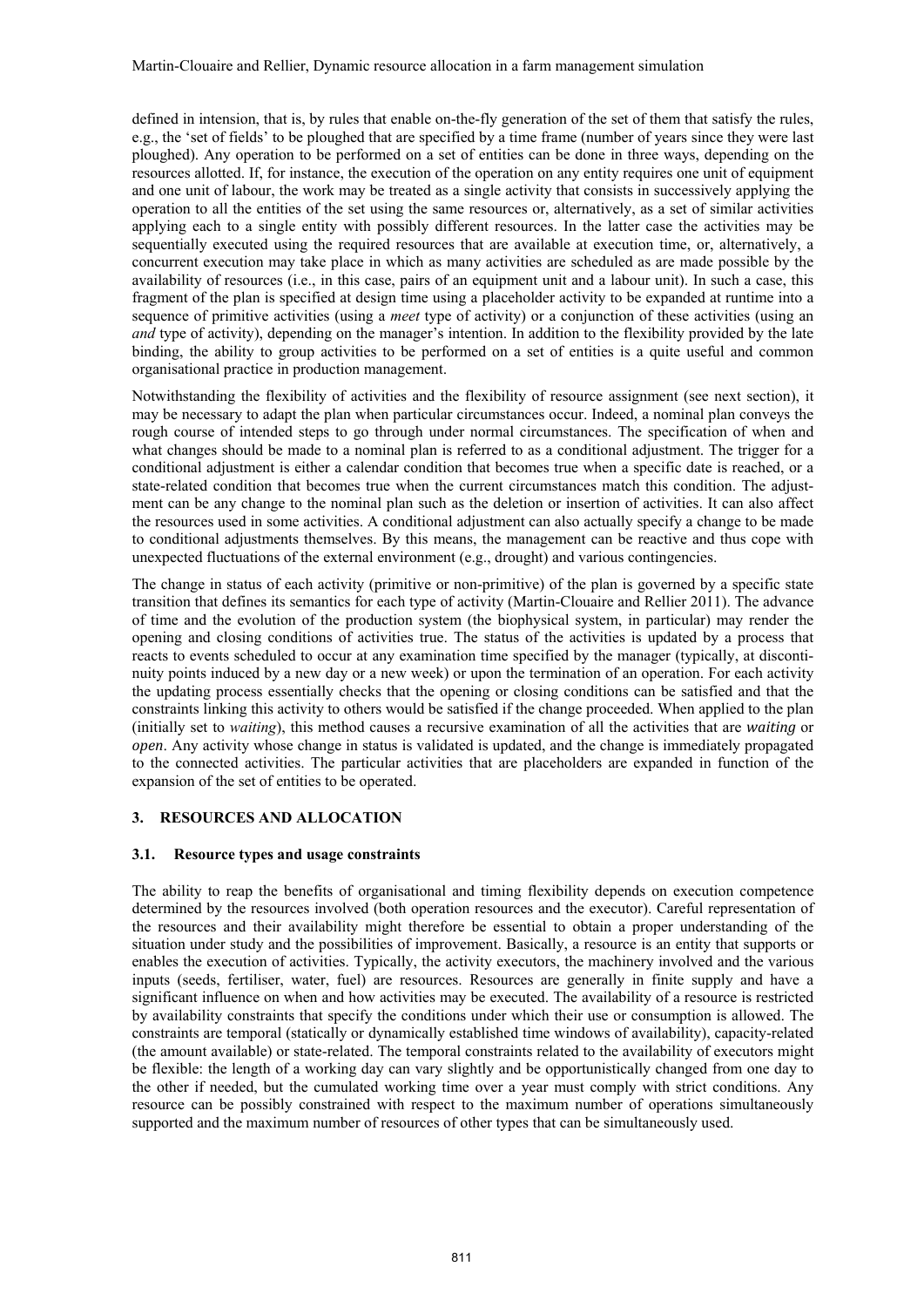There are many types of resources that must be dealt with (Smith and Becker 1997). A resource can be either consumable (usable only once) or reusable after it has been released. It can be a discrete-state resource such as equipment (whose availability is a function of possible values taken by a discrete variable) or a capacity resource such as diesel fuel (whose availability is characterised by a vector of numerical values that express a multi-dimensional capacity). We distinguish between single resources and aggregate resources, which are collections of resources.

In a primitive activity, the resource role is played by the operated object, the operation resources and the executor. An operated object is a discrete-state resource that is a part of the biophysical system (an entity or a set of entities of the biophysical system). It is characterised by its ability to be transformed by several operations simultaneously. It may allow several resources to be simultaneously involved in transformations, and several executors to carry out certain transformations simultaneously*.* 

An operation resource is also characterised by its ability to be used simultaneously for several objects acted upon in the biophysical system, to be involved simultaneously in several operations, and to be used simultaneously by several executors.

An executor is a discrete-state resource that is either an individual resource (e.g., a worker) or a labour team (a set of individual workers). Another feature of an executor is it's (his) work power that has an effect on the speed of the operation and on the requirement of operation resources if the latter are declared proportional to the power. The power of a team is, by default, the sum of the powers of the individual workers it comprises.

As an illustration, consider a grass cutting activity with the resource specifications shown in Table 1. The operated object specification refers to a set of spatial entities that are dynamically generated by expanding the entity set specification defining this set. Considering it as a resource is useful in the event that it is decided to disallow two simultaneous operations on any of these entities. The specification of resources associated with the operation component states that two machines are required: a mower and a tractor. The executor is a person to be selected, either from among the farmer's sons or his employees. If instances are available in each of these classes, two alternative allocations have to be considered. In this example, at the time of allocation, the procedure would provide two alternatives  $\{(f1, m1, t2, s2), (f1, m1, t2, e)\}\)$  if f1 is the only field that satisfies the request, m1 and t2 are the mower and tractor that are available, and s2 and e are the second son and the employee, respectively, that are free at that time. It might provide a set of only one collection of assignments if either one son or one employee is available. It might obviously provide no solution at all in some cases. All instances of resource of a class mentioned in the specifications (e.g., MOWER, SON) are considered equivalent unless otherwise specified, which would require considering the alternative allocations formed by each instance. In the resource specifications shown in Table 1, only one resource is required in each of the last two cases and a set in the case of the operated objects. The representation language supports the expression of richer specifications involving the requirement of a fixed number of resources of the same type or the use of the maximum number of them or even all of them.

| What is specified   | <b>Specification</b>                                                                                | <b>Instances of entities or resources</b> |
|---------------------|-----------------------------------------------------------------------------------------------------|-------------------------------------------|
| Operated objects    | "all non-grazing fields greater than 0.5 ha"                                                        | FIELD: ${f1, f2, f3}$                     |
| Operation resources | "one mower and one tractor"                                                                         | MOWER: $\{m1, m2\}$ TRACTOR: $\{t2\}$     |
| Executors           | "one person from among farmer's sons or his   SON: $\{s1, s2, s3\}$ EMPLOYEE: $\{e\}$<br>employees" |                                           |

Table **1.** Resource requirements in a grass cutting activity *(\*)*: Upper case letters refer to class names and lower case letters refer to existing instances of the class concerned.

The use of resources is restricted by various constraints that make resource allocation a tricky combinatorial task. In addition to availability constraints, the ontology makes it possible to specify co-usage restrictions that concern the simultaneous use of a resource in different operations and combined with other resources. These co-usage restrictions consist of a set (conjunction) of inconsistency conditions defined as cardinality limitations (i.e., number of elements allowed). The restriction referred to as *activity-inconsistency-condition* applies to an activity, whereas the one referred to as *resource-sharing-violation-condition* applies to a resource. Finally, a third type of usage restriction referred to as *activities-resources-inconsistent-commitment* is available and comprises a set of *activity-inconsistency-condition* and a set of *resource-sharing-violationcondition*. See Table 2 for an example of each. The *activity-inconsistency-condition* entity specifies that it is forbidden for any of the farmer's sons to use a tractor to cut a field. Checking this constraint amounts to making cardinality verifications relative to the number of sons and the number of tractors involved in the activity (their number should not be greater than 0 for both of them simultaneously). The *resource-sharingviolation-condition* restriction specifies that there cannot be more than one executor at any location. Again,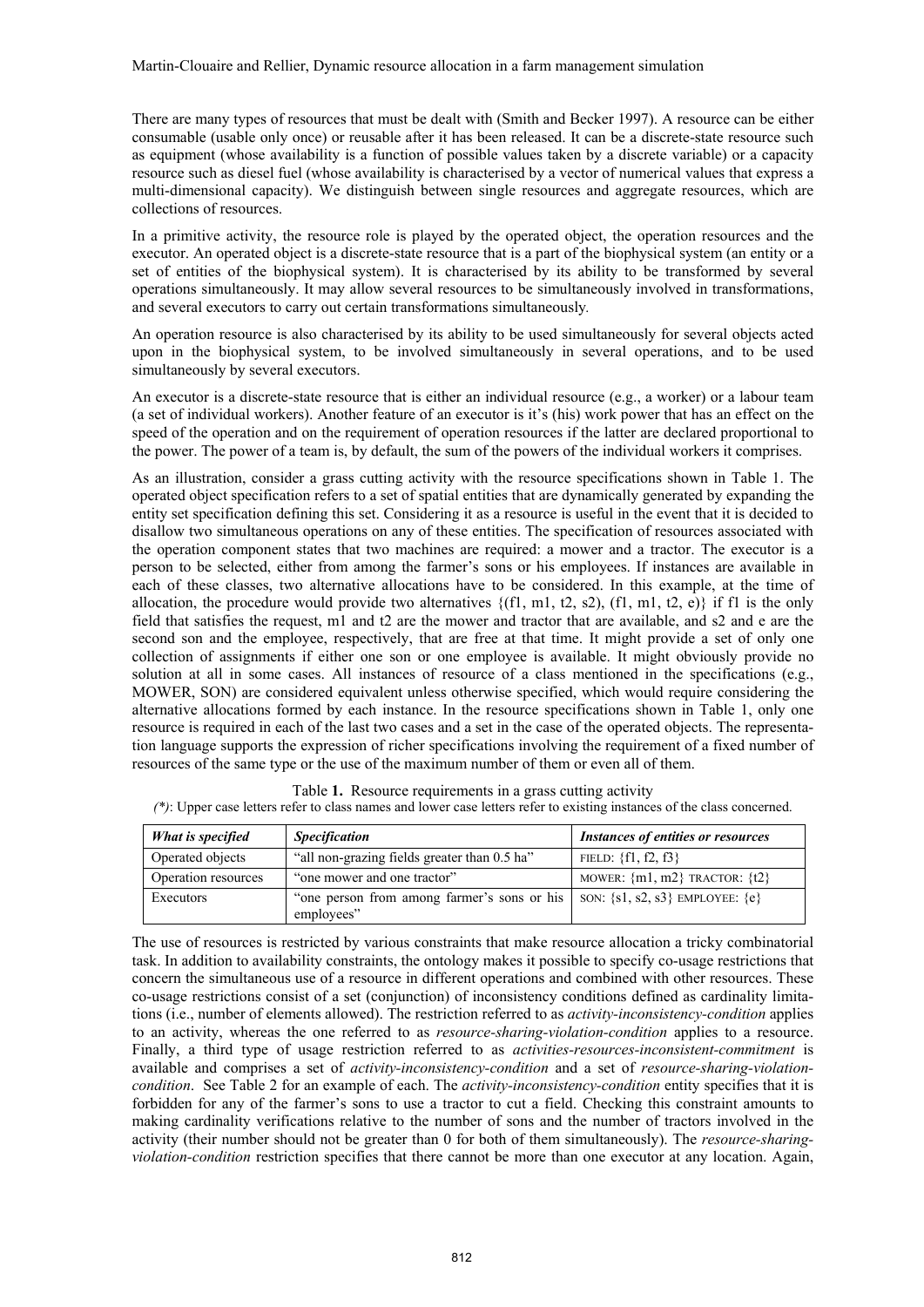checking the constraint is a matter of cardinality verification, but this time, all allocations made so far for the current activity list are considered. The *activities-resources-inconsistent-commitment* constraint means that there is an incompatibility between a grazing activity by any dairy herd and the concomitant use of any pesticide at any location.

| Type of constraint entity that is specified  | Example                                                                      |  |
|----------------------------------------------|------------------------------------------------------------------------------|--|
| activity-inconsistency-condition             | {CUTTING; $((\text{SON} > 0)(\text{TRACTOR} > 0))$ }                         |  |
| resource-sharing-violation-condition         | {LOCATION; $((\text{EXECUTOR} > 1))$ }                                       |  |
| activities-resources-inconsistent-commitment | $\{GRAZING; ((DAIRY-HERD > 0))\}$<br>{LOCATION; $((\text{PESTICIDE} > 0))$ } |  |

Table **2.** Examples of restrictions on resource usage

### **3.2. Resource allocation algorithm**

This subsection outlines the main ideas implemented in the process that is responsible for the allocation of resources. Assume that we have a set of three primitive activities {*a b c*} at the current time that are open and have operations that satisfy their feasibility conditions. The activities are ordered (the set is actually a list) to put in the front the activities that have been declared to be preferably resumed in the event that their execution is interrupted. An activity that involves the specification of a maximum number of units of a specific type of resource should be put at the end of the list to force its allocation to be done last. The ordering may also be done in relation to allocation priorities defined by the modeller for each activity.

The algorithm operates on a lattice of subsets of primitive activities (see Figure 1) where a link between two nodes represents the relation "is superset of". The nodes are gone through in breadth-first order, starting from the top. In a given node, the algorithm attempts to allocate each activity in turn. It visits each resource requirement successively, obtains an instance that satisfies the requirement, and then checks the three types of co-usage constraints. It moves to another instance in the event of failure.



**Figure 1.** Lattice of activities

The result of a tentative allocation of resources to an activity (whether it is successful or not) is propagated in the lattice so that the search space can be significantly reduced. More specifically, the algorithm duplicates and transfers this allocation to descending nodes that have the same starting activities up to the current one (e.g., node 1 and node 2 have the same starting activities up to  $b$ ). In the example of Figure 1, the resources allocated to activity *a* in node 1 can be propagated to the same activity in nodes 2, 5 and 3. If a failure is encountered in an attempt to allocate an activity in a node, the node is declared inconsistent and all descending nodes with the same starting activities (up to the current one) are also declared inconsistent. For instance, since activity *b* in node 1 cannot be allocated once activity *a* has been allocated, node 1 is declared inconsistent (no need to visit c), which causes node 2 to be declared inconsistent as well. If a node becomes fully allocated, the descending allocated nodes are marked "sub-optimal" in the sense that they are included in larger set of executable activities. Once node 3 is fully allocated in Figure 1, nodes 5 and 7 are marked sub-optimal. Note that, due to the co-usage restrictions, the set of resources allocated to an activity (e.g., *c*) in a node (e.g., node 3) at a given level may be different from the set of resources allocated to the same activity in another node (e.g., node 4) at the same level.